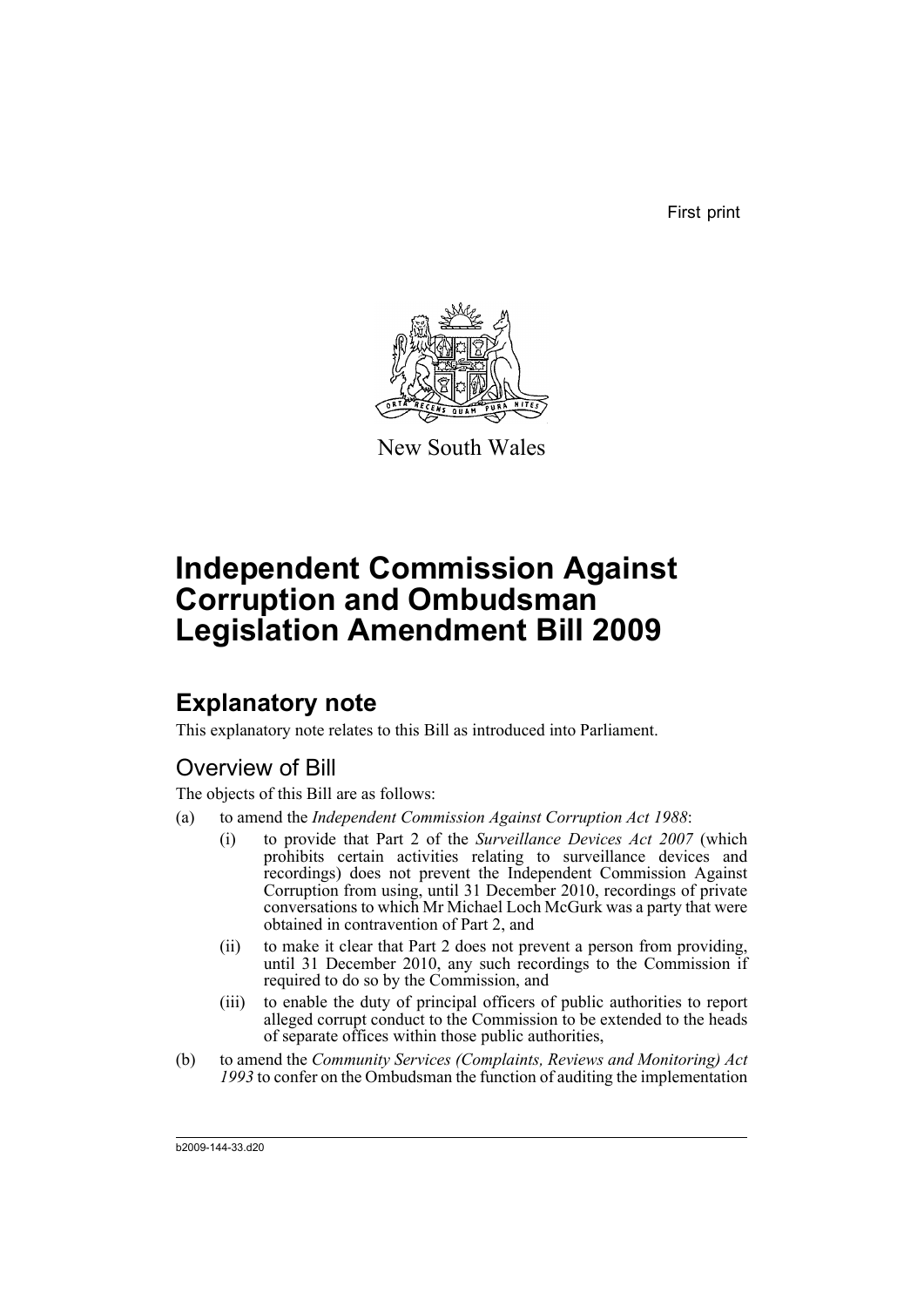Explanatory note

by public authorities of the *New South Wales Interagency Plan To Tackle Child Sexual Assault in Aboriginal Communities 2006–2011*.

## Outline of provisions

**Clause 1** sets out the name (also called the short title) of the proposed Act.

**Clause 2** provides for the commencement of the proposed Act on the date of assent to the proposed Act.

## **Schedule 1 Amendment of Independent Commission Against Corruption Act 1988 No 35**

**Schedule 1 [3]** inserts special provisions into Schedule 4 to the *Independent Commission Against Corruption Act 1988* (*the principal Act*) to enable the Commission to obtain, possess, publish or communicate, until 31 December 2010 in accordance with the principal Act, any recordings of private conversations to which Mr Michael Loch McGurk was (or apparently was) a party that have been obtained by the use of a surveillance device in contravention of Part 2 of the *Surveillance Devices Act 2007*. The provisions also make it clear that Part 2 does not prevent a person from providing any such recording to the Commission in accordance with a requirement made of the person under the principal Act. Anything done by the Commission or other persons before the commencement of the proposed Act is taken to have been validly done if authorised by the proposed special provisions.

Section 11 of the principal Act imposes a duty to report corrupt conduct to the Independent Commission Against Corruption on certain persons, including the principal officer of a public authority. The regulations may prescribe the person who is the principal officer for the purposes of section 11. **Schedule 1 [1]** ensures that the regulations may prescribe the principal officer of a separate office within a public authority as the principal officer of the public authority in relation to matters concerning the separate office. The amendment will enable the duty to report to be retained in relation to the former heads of government departments that have recently been amalgamated.

**Schedule 1 [2]** enables regulations of a savings or transitional nature to be made consequent on the enactment of the proposed Act.

## **Schedule 2 Amendment of Community Services (Complaints, Reviews and Monitoring) Act 1993 No 2**

**Schedule 2 [1]** inserts proposed Part 6A (proposed sections 43B–43E) into the *Community Services (Complaints, Reviews and Monitoring) Act 1993*.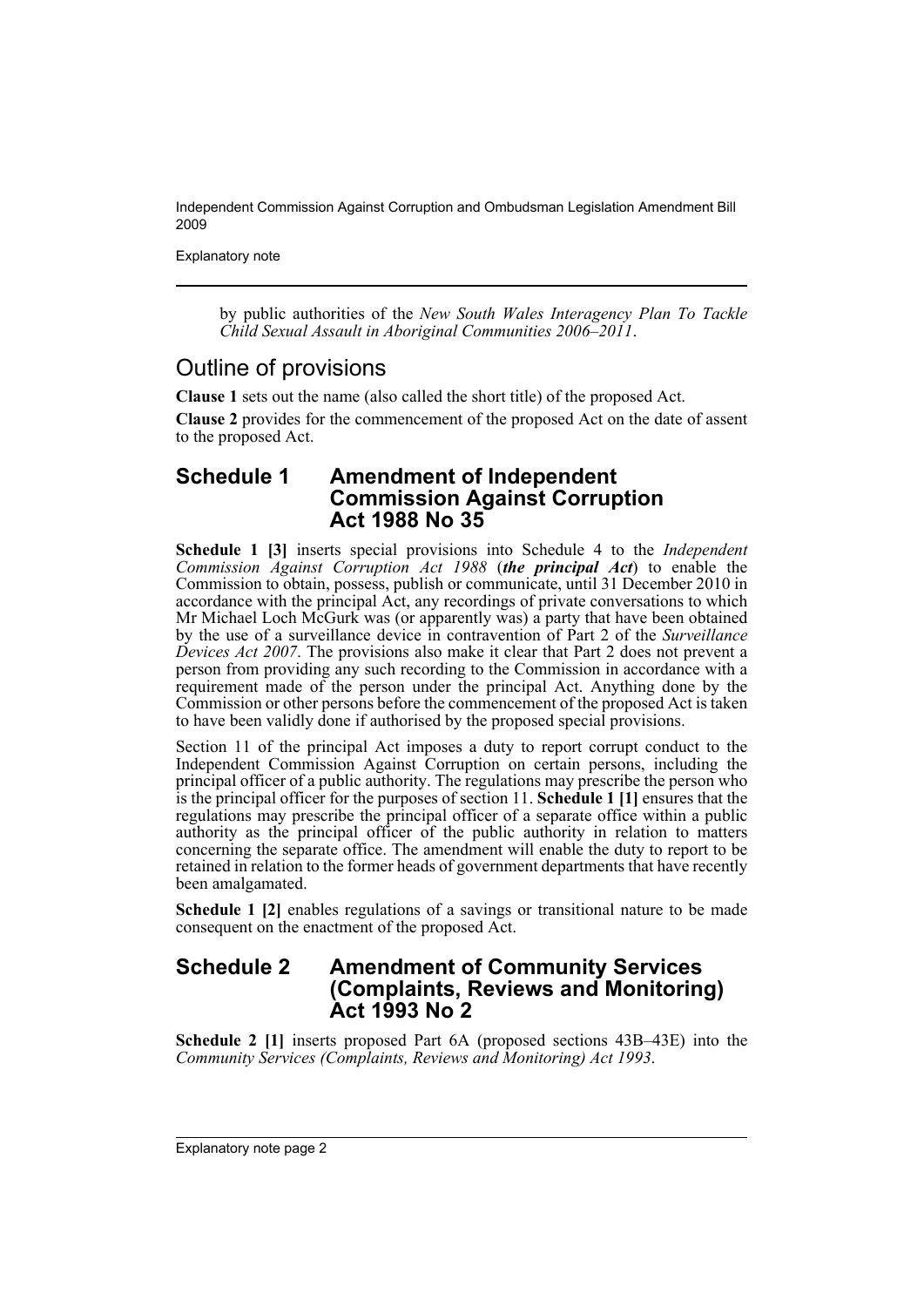Explanatory note

Proposed section 43B defines *the Interagency Plan* as the *New South Wales Interagency Plan To Tackle Child Sexual Assault in Aboriginal Communities 2006–2011*.

Proposed section 43C provides that the Ombudsman's audit functions include a review of the implementation of the Interagency Plan by relevant State public authorities (including identifying further action required by the public authorities to implement the Interagency Plan and making recommendations for the more efficient and effective implementation of the Interagency Plan). Proposed section 43C also requires the Ombudsman to report to the Minister for Aboriginal Affairs on the audit by 31 December 2012 (the report is to be tabled in Parliament within 1 month after it is furnished to the Minister).

Proposed section 43D deals with the provision of information to the Ombudsman by the head of a relevant public authority to assist the Ombudsman in carrying out the audit.

Proposed section 43E applies relevant provisions of the *Ombudsman Act 1974* to functions exercised under proposed Part 6A.

**Schedule 2 [2]** enables regulations of a savings or transitional nature to be made consequent on the enactment of the proposed Act.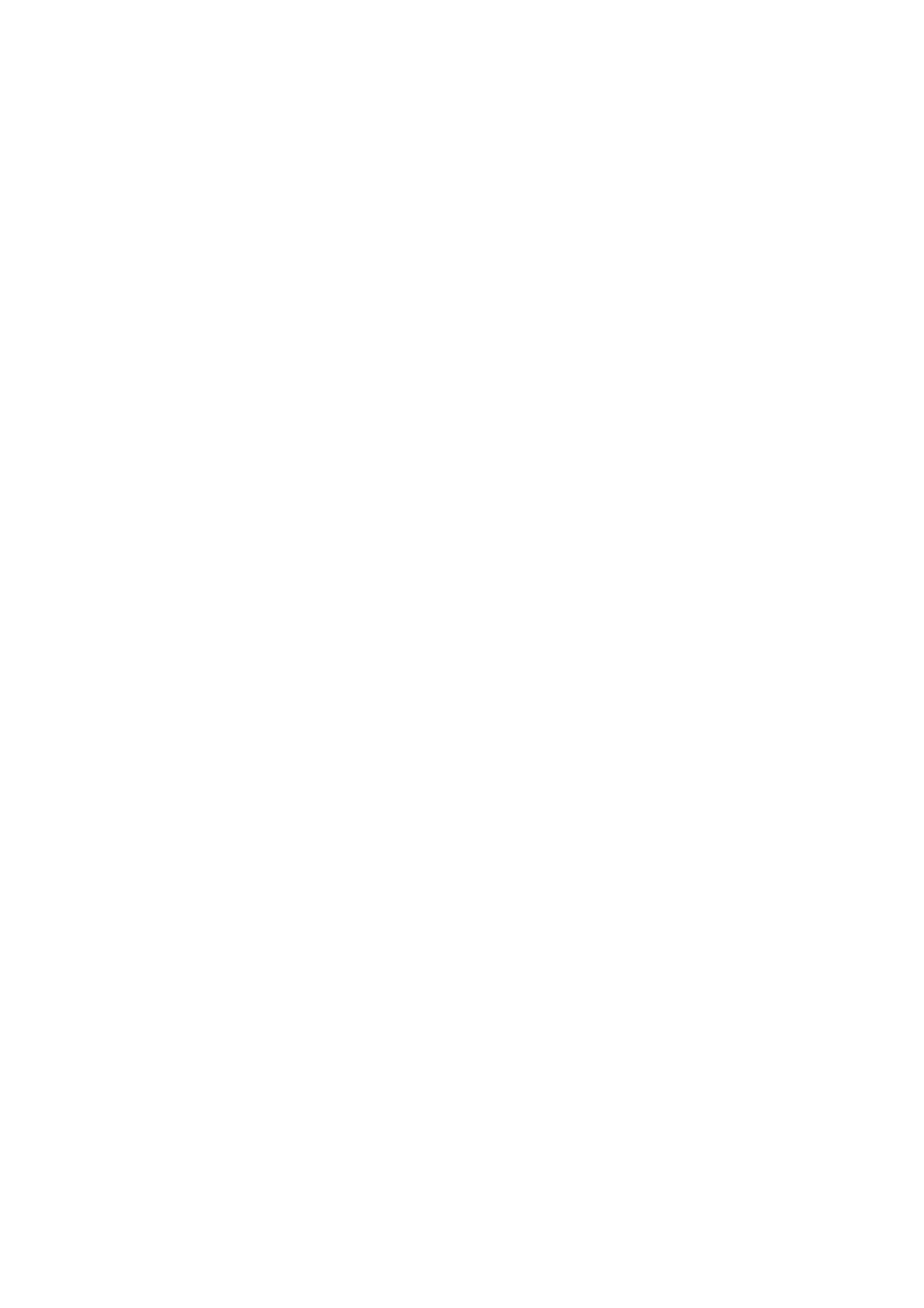First print



New South Wales

# **Independent Commission Against Corruption and Ombudsman Legislation Amendment Bill 2009**

# **Contents**

|            |                                                                                       | Page |
|------------|---------------------------------------------------------------------------------------|------|
|            | Name of Act                                                                           |      |
|            | Commencement                                                                          | 2.   |
| Schedule 1 | Amendment of Independent Commission Against Corruption<br>Act 1988 No 35              |      |
| Schedule 2 | Amendment of Community Services (Complaints, Reviews<br>and Monitoring) Act 1993 No 2 | 5.   |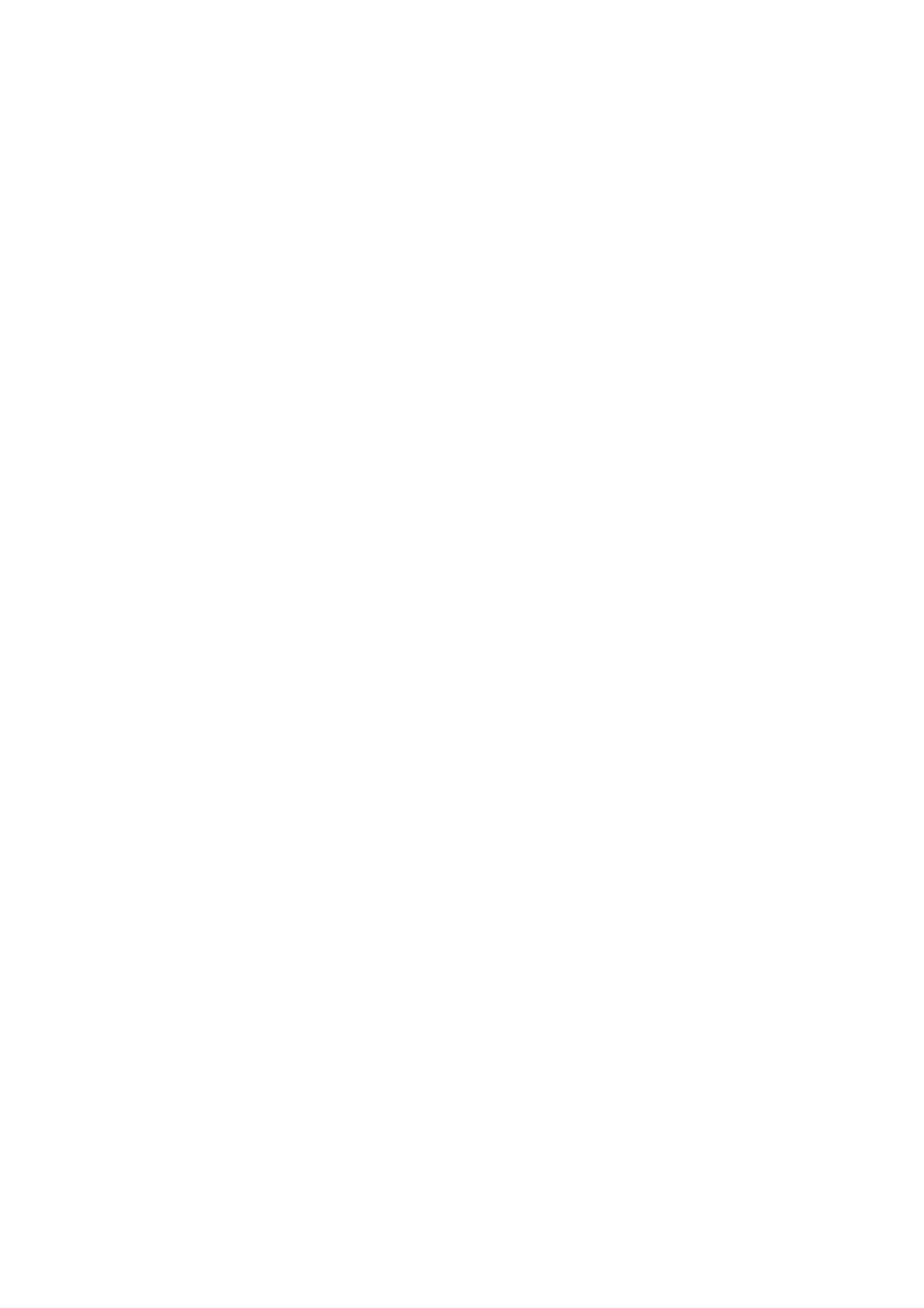

New South Wales

# **Independent Commission Against Corruption and Ombudsman Legislation Amendment Bill 2009**

No , 2009

## **A Bill for**

An Act to amend the *Independent Commission Against Corruption Act 1988* in relation to unlawful surveillance device recordings and the duty to notify corrupt conduct; and to amend the *Community Services (Complaints, Reviews and Monitoring) Act 1993* to enable the Ombudsman to audit an interagency plan relating to child sexual assault in Aboriginal communities.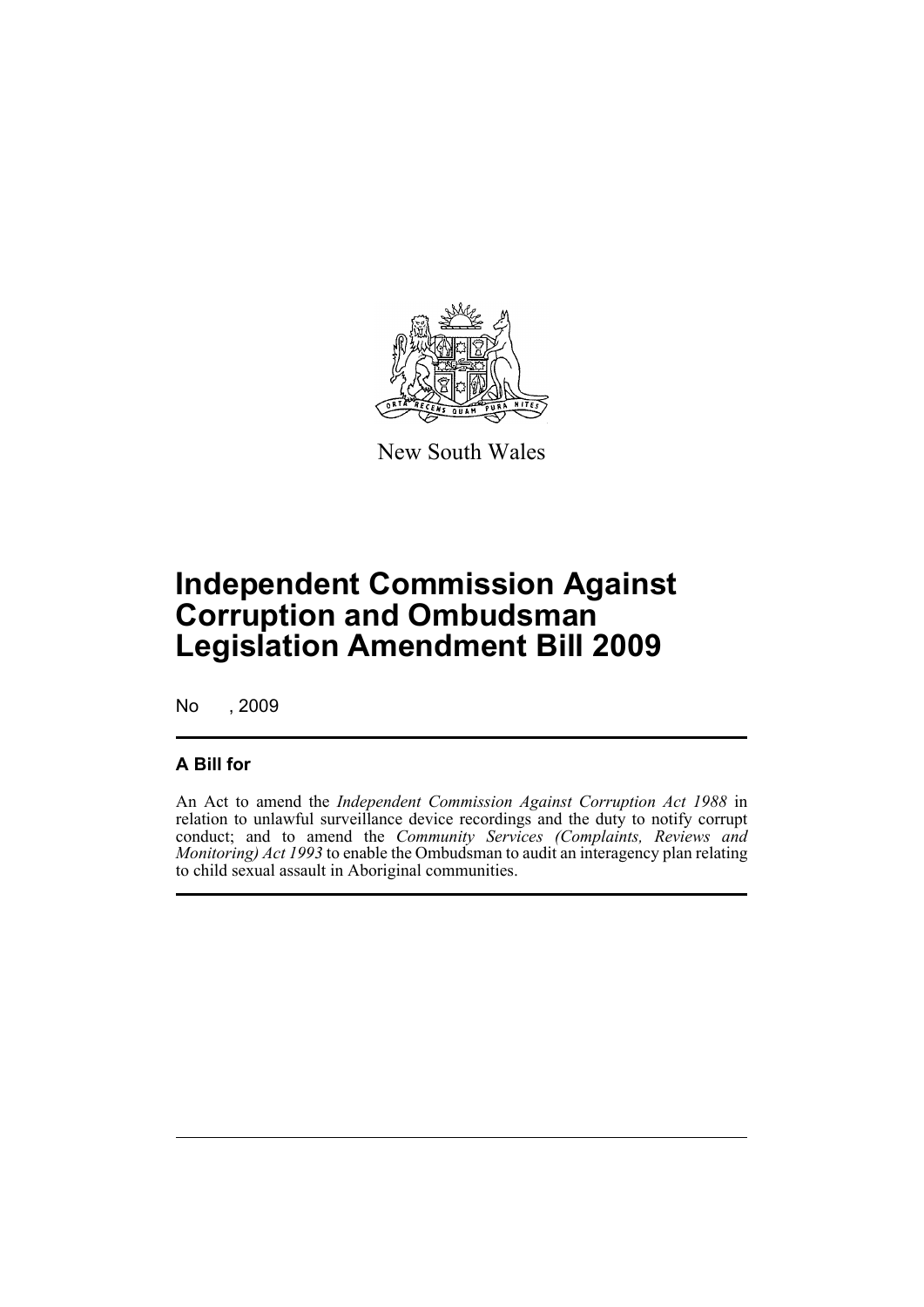<span id="page-7-1"></span><span id="page-7-0"></span>

| The Legislature of New South Wales enacts:                                                                 |                     |
|------------------------------------------------------------------------------------------------------------|---------------------|
| Name of Act                                                                                                | $\mathcal{P}$       |
| This Act is the Independent Commission Against Corruption and<br>Ombudsman Legislation Amendment Act 2009. | 3<br>$\overline{4}$ |
| Commencement                                                                                               | 5                   |
| This Act commences on the date of assent to this Act.                                                      | 6                   |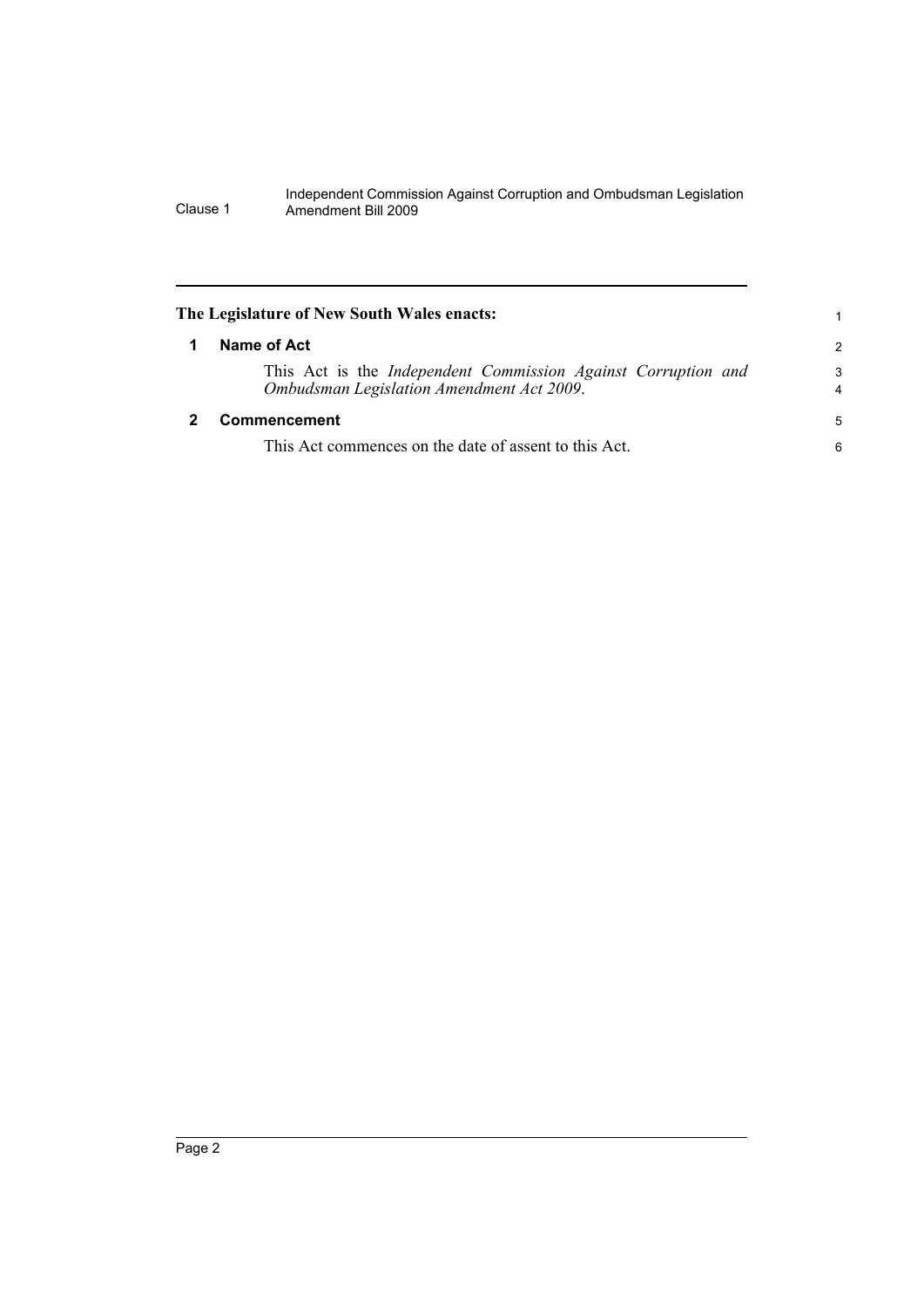Amendment of Independent Commission Against Corruption Act 1988 No 35 Schedule 1

## <span id="page-8-0"></span>**Schedule 1 Amendment of Independent Commission Against Corruption Act 1988 No 35**

| [1]                 |                   | Section 11 Duty to notify Commission of possible corrupt conduct                                                                                                                                                                                                                                              | 4                                |
|---------------------|-------------------|---------------------------------------------------------------------------------------------------------------------------------------------------------------------------------------------------------------------------------------------------------------------------------------------------------------|----------------------------------|
|                     |                   | Insert after section 11 $(5)$ :                                                                                                                                                                                                                                                                               | 5                                |
|                     | (6)               | The regulations may prescribe the principal officer of a separate<br>office within a public authority as the principal officer of the<br>public authority in relation to matters concerning the separate<br>office.                                                                                           | 6<br>$\overline{7}$<br>8<br>9    |
| [2]                 |                   | Schedule 4 Savings, transitional and other provisions                                                                                                                                                                                                                                                         | 10                               |
|                     |                   | Insert at the end of clause $1(1)$ :                                                                                                                                                                                                                                                                          | 11                               |
|                     |                   | Independent Commission Against Corruption and Ombudsman<br>Legislation Amendment Act 2009                                                                                                                                                                                                                     | 12<br>13                         |
| $\bm{\mathsf{[3]}}$ | <b>Schedule 4</b> |                                                                                                                                                                                                                                                                                                               | 14                               |
|                     |                   | Insert at the end of the Schedule with appropriate Part and clause numbers:                                                                                                                                                                                                                                   | 15                               |
|                     | <b>Part</b>       | Use of unlawful surveillance device<br>recordings concerning Mr Michael Loch<br>McGurk-2009 amending Act                                                                                                                                                                                                      | 16<br>17<br>18                   |
|                     |                   | <b>Definitions</b>                                                                                                                                                                                                                                                                                            | 19                               |
|                     |                   | In this Part:                                                                                                                                                                                                                                                                                                 | 20                               |
|                     |                   | <b>Commission</b> includes an officer of the Commission.                                                                                                                                                                                                                                                      | 21                               |
|                     |                   | <i>relevant recording</i> means a recording of any private<br>conversation to which Mr Michael Loch McGurk, deceased<br>former resident of Cremorne, was a party or was apparently a<br>party.<br>surveillance device means a surveillance device within the<br>meaning of the Surveillance Devices Act 2007. | 22<br>23<br>24<br>25<br>26<br>27 |
|                     |                   | Use etc of relevant recordings despite Surveillance Devices<br><b>Act 2007</b>                                                                                                                                                                                                                                | 28<br>29                         |
|                     | (1)               | Part 2 of the Surveillance Devices Act 2007 is not contravened<br>by:                                                                                                                                                                                                                                         | 30<br>31                         |
|                     |                   | the Commission obtaining, possessing, publishing or<br>(a)<br>communicating, before 31 December 2010, in accordance<br>with a provision of this Act, any relevant recording that has                                                                                                                          | 32<br>33<br>34                   |

1 2 3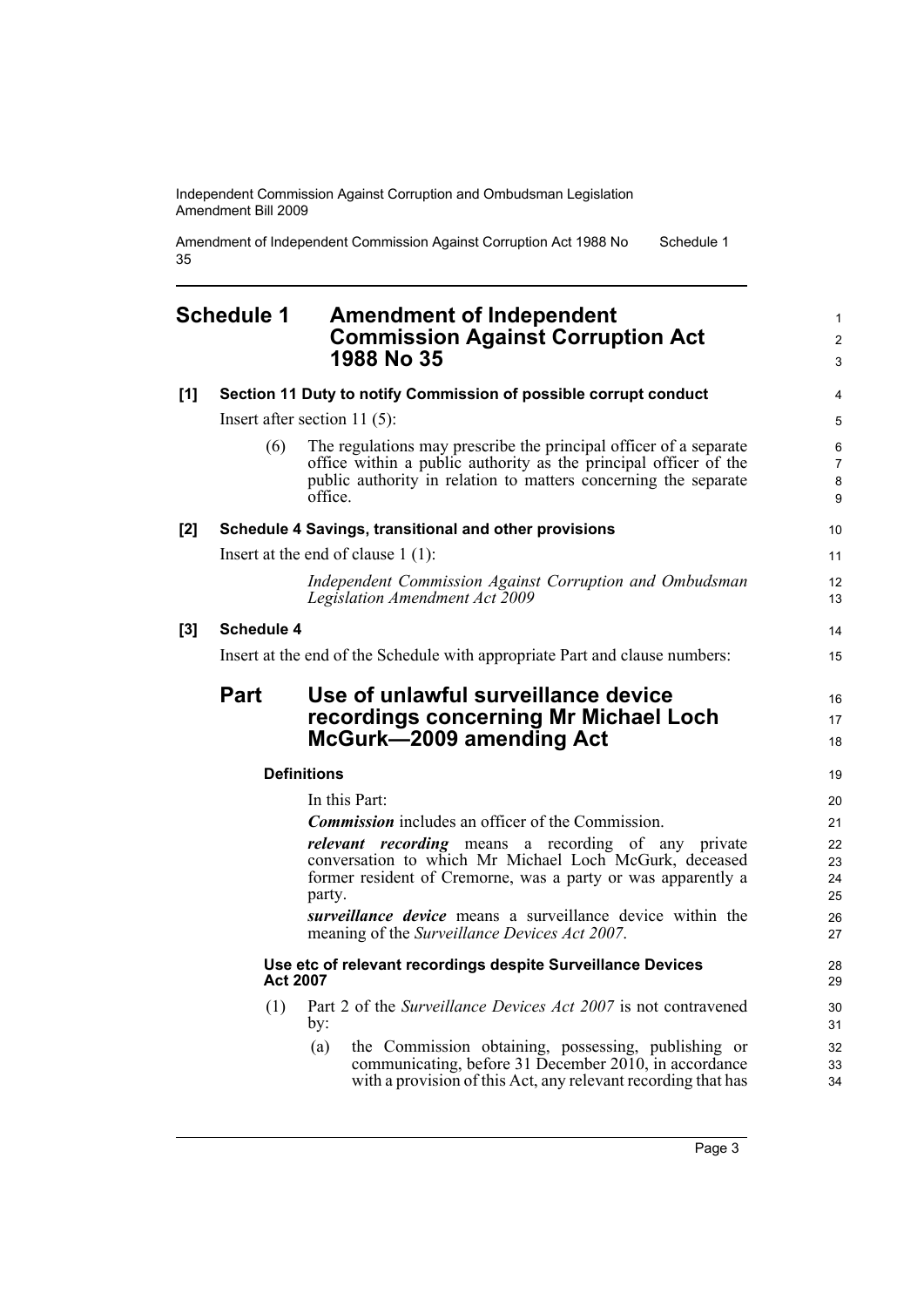Schedule 1 Amendment of Independent Commission Against Corruption Act 1988 No 35

> been obtained by the use of a surveillance device in contravention of Part 2 of that Act, or

- (b) a person providing any such relevant recording to the Commission, before 31 December 2010, in accordance with a requirement made of the person under this Act, or
- (c) the possession, publication or communication at any time of a report of the Commission made before 31 December 2010 concerning any such relevant recording (or of any information in the report).
- (2) The Commission is to ensure that the publication or communication of a relevant recording referred to in subclause (1) is made only for the purposes of investigating or reporting on particular alleged corrupt conduct.

### **Operation of this Part**

- (1) This Part extends to relevant recordings obtained by a person by the use of a surveillance device before the commencement of this Part.
- (2) Anything done by the Commission or other person before the commencement of this Part that would not have contravened Part 2 of the *Surveillance Devices Act 2007* if it had been done after that commencement is taken not to have been a contravention of that Part.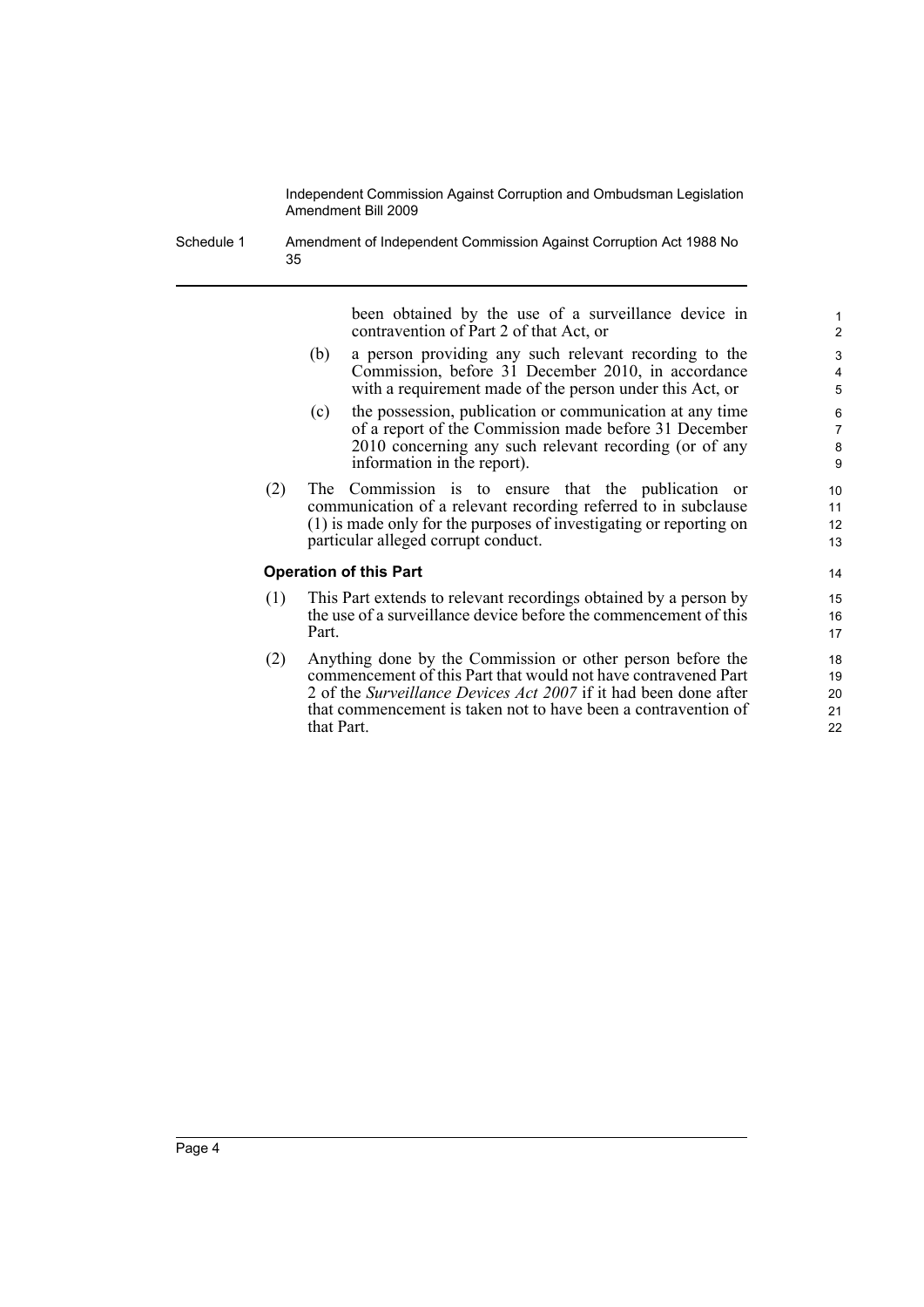Amendment of Community Services (Complaints, Reviews and Monitoring) Act 1993 No 2 Schedule 2

## <span id="page-10-0"></span>**Schedule 2 Amendment of Community Services (Complaints, Reviews and Monitoring) Act 1993 No 2**

### **[1] Part 6A**

Insert after Part 6:

## **Part 6A Audit of Interagency Plan relating to child sexual assault in Aboriginal communities**

### **43B The Interagency Plan**

In this Part:

*the Interagency Plan* means the *New South Wales Interagency Plan To Tackle Child Sexual Assault in Aboriginal Communities 2006–2011*, released by the Government of New South Wales in January 2007.

### **43C Audit of implementation of Interagency Plan**

- (1) The Ombudsman has the following audit functions in relation to the Interagency Plan:
	- (a) to review the implementation of the Interagency Plan by public authorities of the State that have functions under the Plan,
	- (b) to identify any areas in which further action is required by those public authorities to implement the Interagency Plan,
	- (c) to make recommendations for the more efficient and effective implementation of the Interagency Plan by those public authorities.
- (2) The Ombudsman must prepare and provide a report to the Minister for Aboriginal Affairs by 31 December 2012 on the Ombudsman's audit of the implementation of the Interagency Plan.
- (3) The Minister for Aboriginal Affairs must, within 1 month after receiving the report, furnish a copy of the report to the Presiding Officer of each House of Parliament.
- (4) The Ombudsman's audit functions cease after the provision of the report to the Minister for Aboriginal Affairs.

Page 5

1  $\mathfrak{p}$ 3

4 5

6 7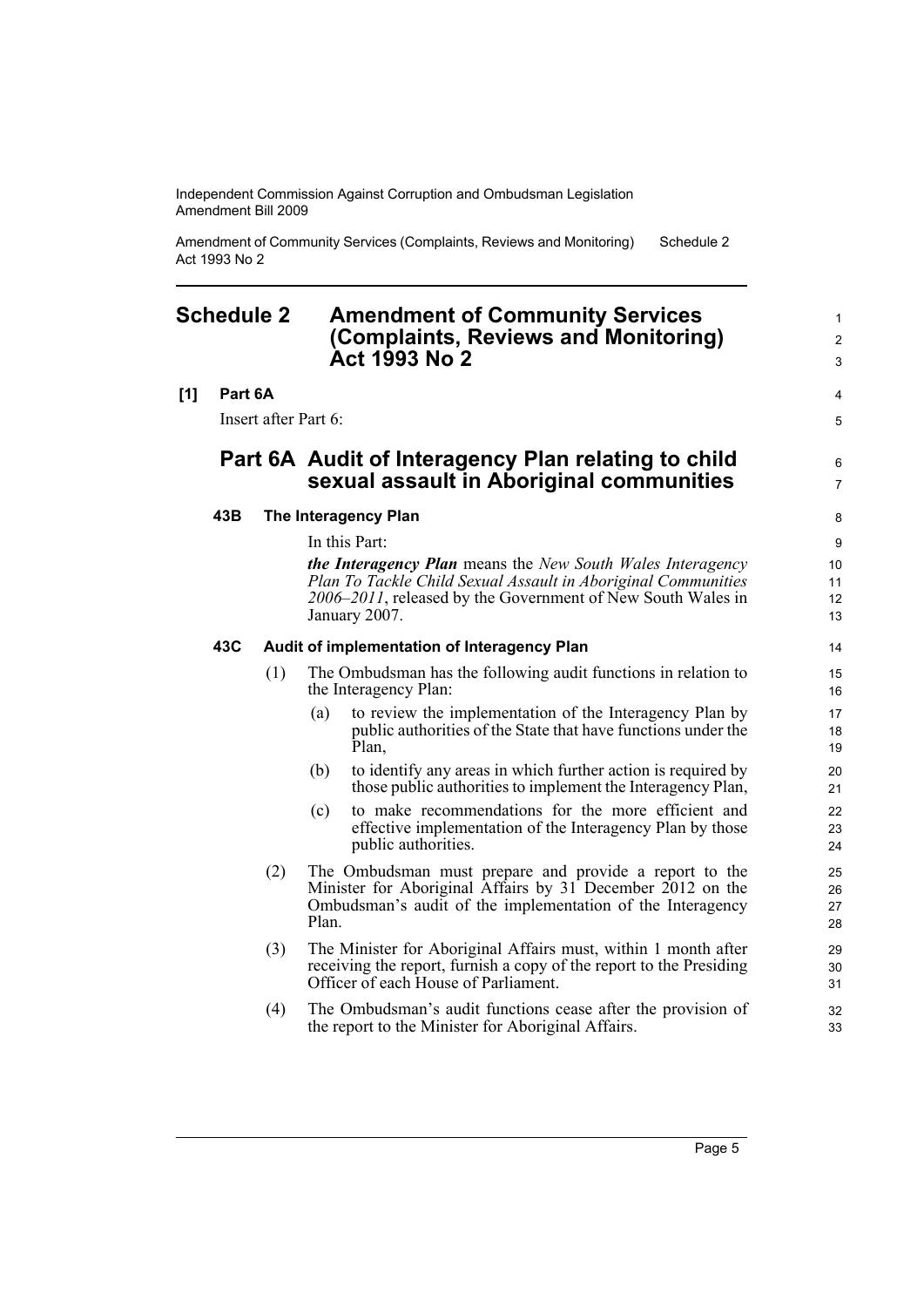Schedule 2 Amendment of Community Services (Complaints, Reviews and Monitoring) Act 1993 No 2

## **43D Provision of information**

(1) It is the duty of the head of a public authority that has functions under the Interagency Plan to provide the Ombudsman with full and unrestricted access to records that are under the person's control, or whose production the person may, in an official capacity, reasonably require, being records to which the Ombudsman reasonably requires access for the purpose of exercising the Ombudsman's audit functions in relation to the Interagency Plan.

- (2) Access to which the Ombudsman is entitled under this section includes the right to inspect and, on request, to be provided with copies of, any record referred to in subsection (1) and to inspect any non-documentary evidence associated with any such record.
- (3) A provision of any Act or law that restricts or denies access to records (other than a provision applied by section 43E) does not prevent a person to whom this section applies from complying, or affect the person's duty to comply, with this section.
- (4) The Ombudsman may, if the Ombudsman thinks it appropriate to do so, provide information obtained by the Ombudsman under this section to a public authority that has functions under the Interagency Plan and that has a relevant interest.
- (5) The provision of information under this section:
	- (a) does not constitute a breach of professional etiquette or ethics or a departure from accepted standards of professional conduct, and
	- (b) does not give rise to any liability for defamation or other civil liability.
- (6) In this section:

*head*, in relation to a public authority, has the same meaning as it has in the *Ombudsman Act 1974*.

### **43E Application of Ombudsman Act 1974**

(1) For the purpose of the exercise of functions under this Part, sections 17–24 (except section 21B), 31AC and 36 of the *Ombudsman Act 1974* apply to or in respect of the exercise of those functions in the same way that they apply to or in respect of an investigation of a complaint by the Ombudsman under that Act, subject to any necessary modifications and to any modifications prescribed by the regulations.